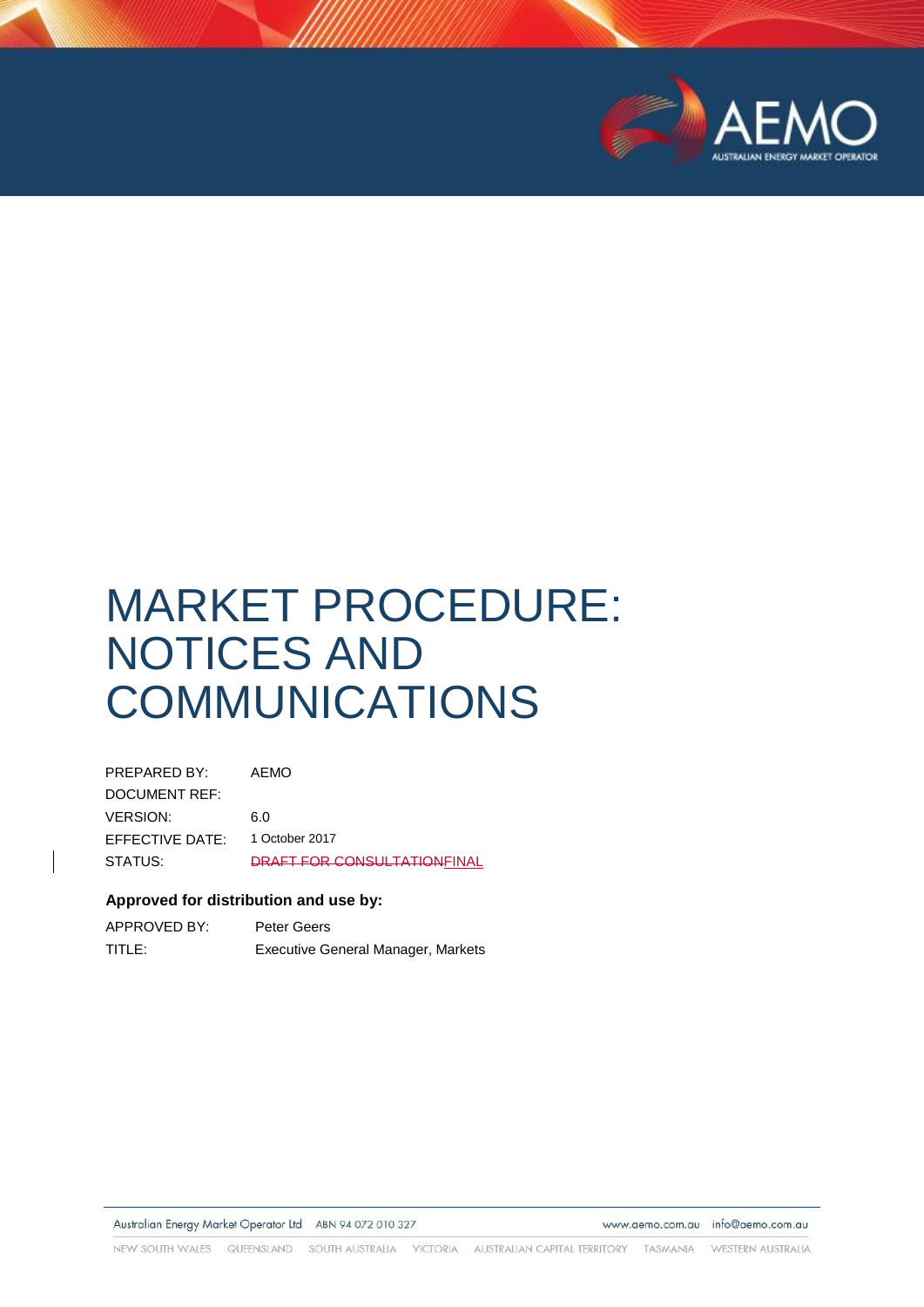

## **VERSION RELEASE HISTORY**

| <b>Version</b> | <b>Effective Date</b> | <b>Summary of Changes</b>                                                   |
|----------------|-----------------------|-----------------------------------------------------------------------------|
| 1.0            | 21 September 2006     | Market Procedure for Notices and Communications                             |
| 2.0            | 20 January 2009       | Amendments to Market Procedure resulting from PC_2008_16                    |
| 3.0            | 8 November 2010       | Amendments to Market Procedure resulting from PC 2010 02                    |
| 4.0            | 30 November 2015      | Changes resulting from the transfer of functions from the IMO to AEMO       |
| 5.0            | 7 December 2015       | Update contact details due to the transfer of function from the IMO to AEMO |
| 6.0            | 1 October 2017        | Update as per Procedure Change Proposal AEPC_2017_11                        |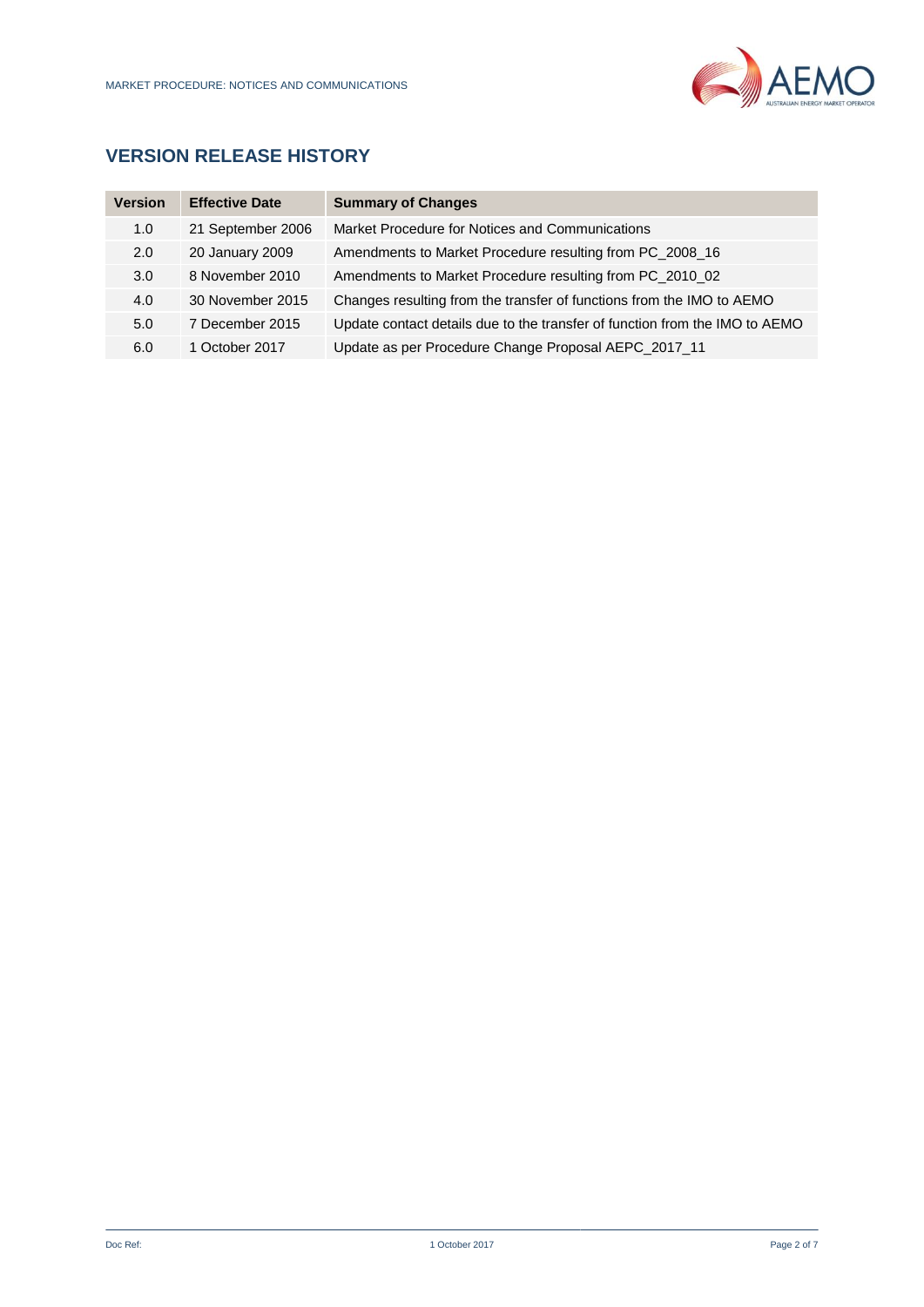

## **CONTENTS**

| $\mathbf 1$ | PROCEDURE OVERVIEW                  | 4              |
|-------------|-------------------------------------|----------------|
| 1.1         | Relationship with the WEM Rules     | $\overline{4}$ |
| 1.2         | Interpretation                      | $\overline{4}$ |
| 2           | <b>PROCEDURE STEPS</b>              | 5              |
| 2.1         | <b>Provision of Notice</b>          | 5              |
| 2.2         | Timing of Notice and Communications | 5              |
| 2.3         | <b>Contact Details</b>              | 6              |

# **LIST OF TABLES**

| Table 1: Defined terms |  |
|------------------------|--|
|                        |  |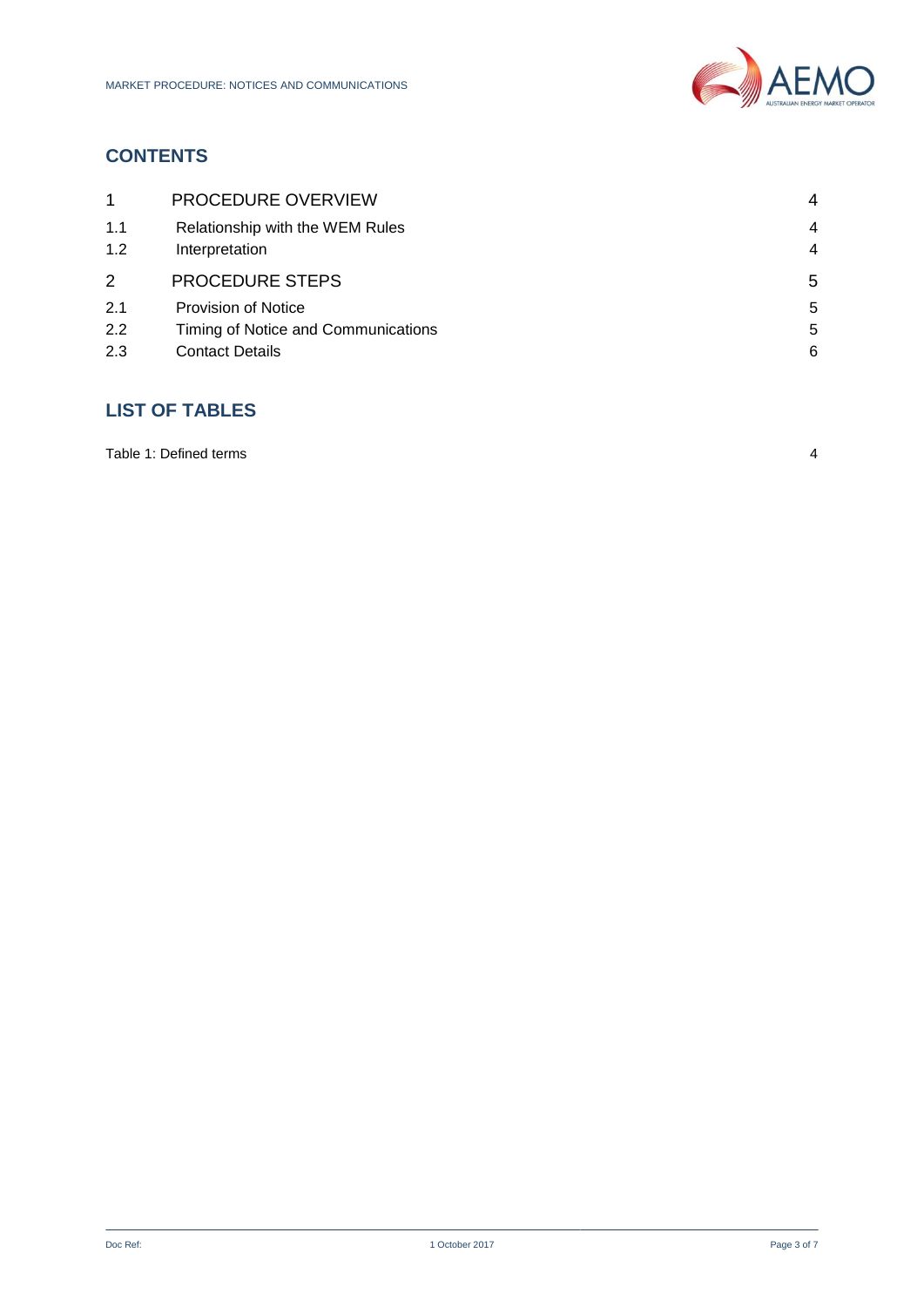

## <span id="page-3-0"></span>**1 PROCEDURE OVERVIEW**

## <span id="page-3-1"></span>**1.1 Relationship with the WEM Rules**

- 1.1.1 This Market Procedure: Notices and Communications (**Procedure**) is developed in accordance with clause 1.6.2 of the Wholesale Electricity Market Rules (**WEM Rules**).
- 1.1.2 Reference to particular WEM Rules within the Procedure in bold and square brackets **[Clause XX]** are current as of 1 October 2017. These references are included for convenience only, and are not part of this Procedure.

## <span id="page-3-2"></span>**1.2 Interpretation**

- 1.2.1 In this Procedure:
	- (a) terms that are capitalised but not defined in this Procedure have the meaning given in the WEM Rules;
	- (b) to the extent that this Procedure is inconsistent with the WEM Rules, the WEM Rules prevail to the extent of the inconsistency;
	- (c) a reference to the WEM Rules or Market Procedures includes any associated forms required or contemplated by the WEM Rules or Market Procedures; and
	- (d) words expressed in the singular include the plural or vice versa.

#### <span id="page-3-3"></span>**Table 1: Defined terms**

| Term                  | <b>Definition</b>                                                                                                                                                                                                                                                                                                                                                                                       |
|-----------------------|---------------------------------------------------------------------------------------------------------------------------------------------------------------------------------------------------------------------------------------------------------------------------------------------------------------------------------------------------------------------------------------------------------|
| <b>Business Hours</b> | 8.00 AM to 5.00 PM (Western Standard Time) from Monday to Friday (excluding<br>public holidays throughout Western Australia Western Australian public holidays<br>and, in relation to clauses 9.16.1(b), 9.16.2(e) and 9.16.4(d), excluding public<br>holidays throughout Western Australia Western Australian and New South Wales<br>public holidays) on a Business Day (as defined in the WEM Rules). |

## **1.3 Purpose and application of this Procedure**

- 1.3.1 The purpose of the Procedure is to:
	- (a) describe the methods by which notices and communications are to be provided to or by AEMO; and
	- (b) outline when such notices will be considered to have been properly provided.
- 1.3.2 This Procedure applies to notices and communications:
	- (a) required under the WEM Rules;
	- (b) contemplated by the WEM Rules; or
	- (c) relating to the WEM Rules.
- 1.3.3 For the avoidance of doubt, this Procedure does not apply to:
	- (a) information or documents required to be published or released by AEMO on the Market Web Site, in accordance with clause 1.7.1 of the WEM Rules; or
	- (b) information or documents required to be distributed via another method specified in the WEM Rules or a Market Procedure.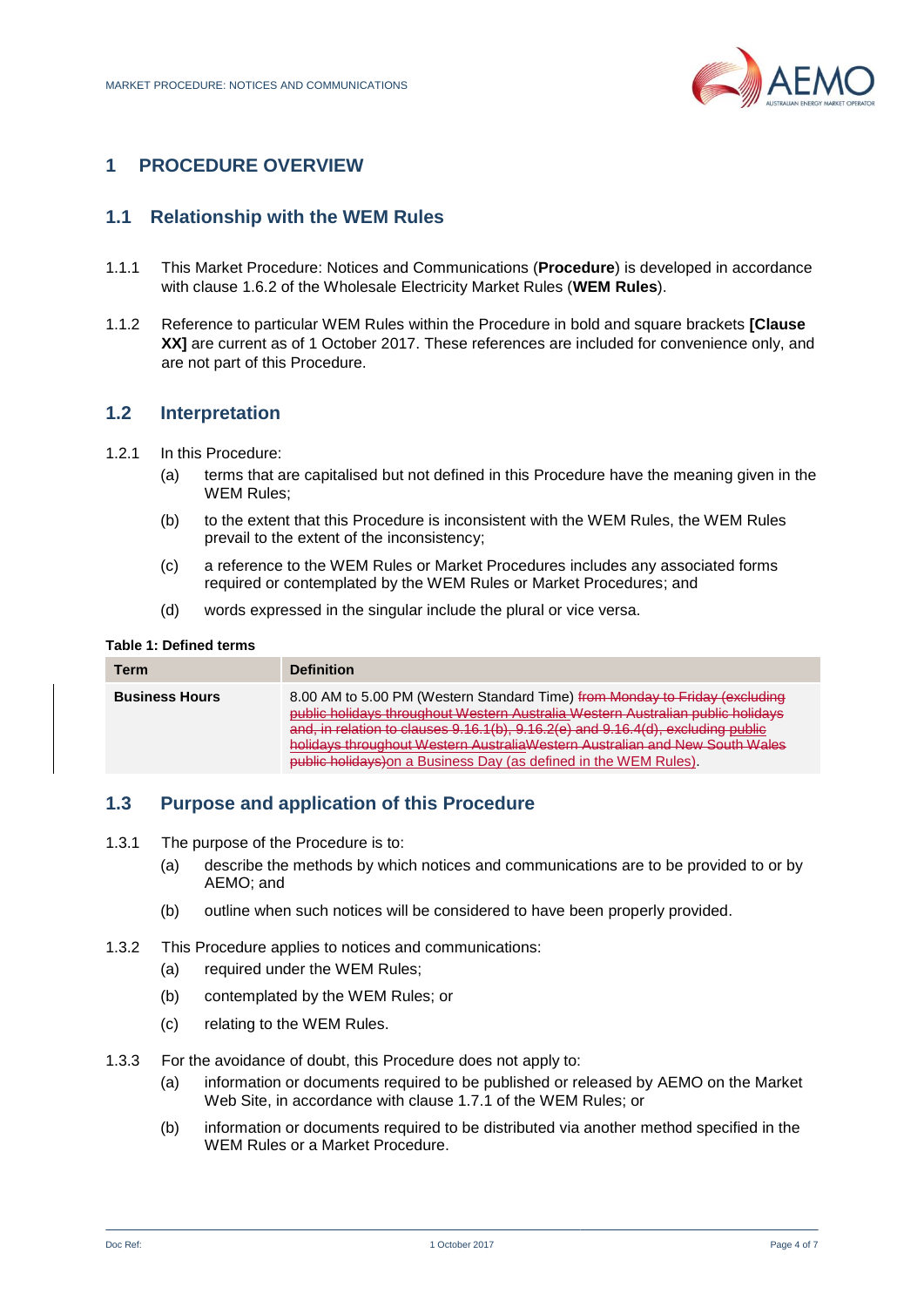

## <span id="page-4-0"></span>**2 PROCEDURE STEPS**

## <span id="page-4-1"></span>**2.1 Provision of Notice**

- <span id="page-4-3"></span>2.1.1 Unless otherwise provided in the WEM Rules or Market Procedures, notices and communications may be properly provided using any one or more of the following methods:
	- (a) Courier or other form of personal delivery, to the recipient's notified place of business.
	- (b) By prepaid Australia Post, express post, registered post, or air mail (if outside Australia), to the recipient's notified postal address.
	- (c) By facsimile, to the recipient's notified facsimile number.
	- (d) By electronic mail, to the recipient's notified electronic communication address (for Market Participants this is the Wholesale Electricity Market Systems main contact).
	- (e) By voice communication to or by AEMO, provided the relevant party confirms the communication in writing by any manner set out in steps [2.1.1\(a\)](#page-4-3) to [\(d\).](#page-4-4)

## <span id="page-4-4"></span><span id="page-4-2"></span>**2.2 Timing of Notice and Communications**

- <span id="page-4-6"></span>2.2.1 Unless otherwise provided in the WEM Rules and Market Procedures, a notice or communication is deemed to be provided:
	- (a) where given by Australia Post or air mail:
		- (i) within Australia, on the third Business Day after the day on which it is mailed; or
		- (ii) outside Australia, on the tenth Business Day after the day on which it is mailed.
	- (b) subject to step [2.2.2,](#page-4-5) where given by facsimile, on the date and at the time of successful transmission as indicated on the sender's facsimile transmission report;
	- (c) subject to step [2.2.2,](#page-4-5) where given by electronic mail:
		- (i) on the date and at the time when the sender receives an automated message confirming delivery; or
		- (ii) four hours after the time the notice was sent (as recorded on the device from which the sender sent the notice) unless the sender receives an automated message advising that the email has not been delivered,

whichever happens first;

- (d) where given by voice communication to or by AEMO, on the date and at the time of communication; and
- (e) in the case of any other method specified in step [2.1.1,](#page-4-3) when the person actually receives the notice or communication.
- <span id="page-4-5"></span>2.2.2 For the purposes of steps [2.2.1\(b\)](#page-4-6) and [2.2.1\(c\),](#page-4-6) if:
	- (a) a notice given by facsimile or electronic mail is deemed to be provided on a date and at a time that is not within Business Hours; and
	- (b) the addressee is not required to monitor the receipt of notices sent by facsimile or electronic mail (as applicable) outside Business Hours,

then the notice is deemed to be provided: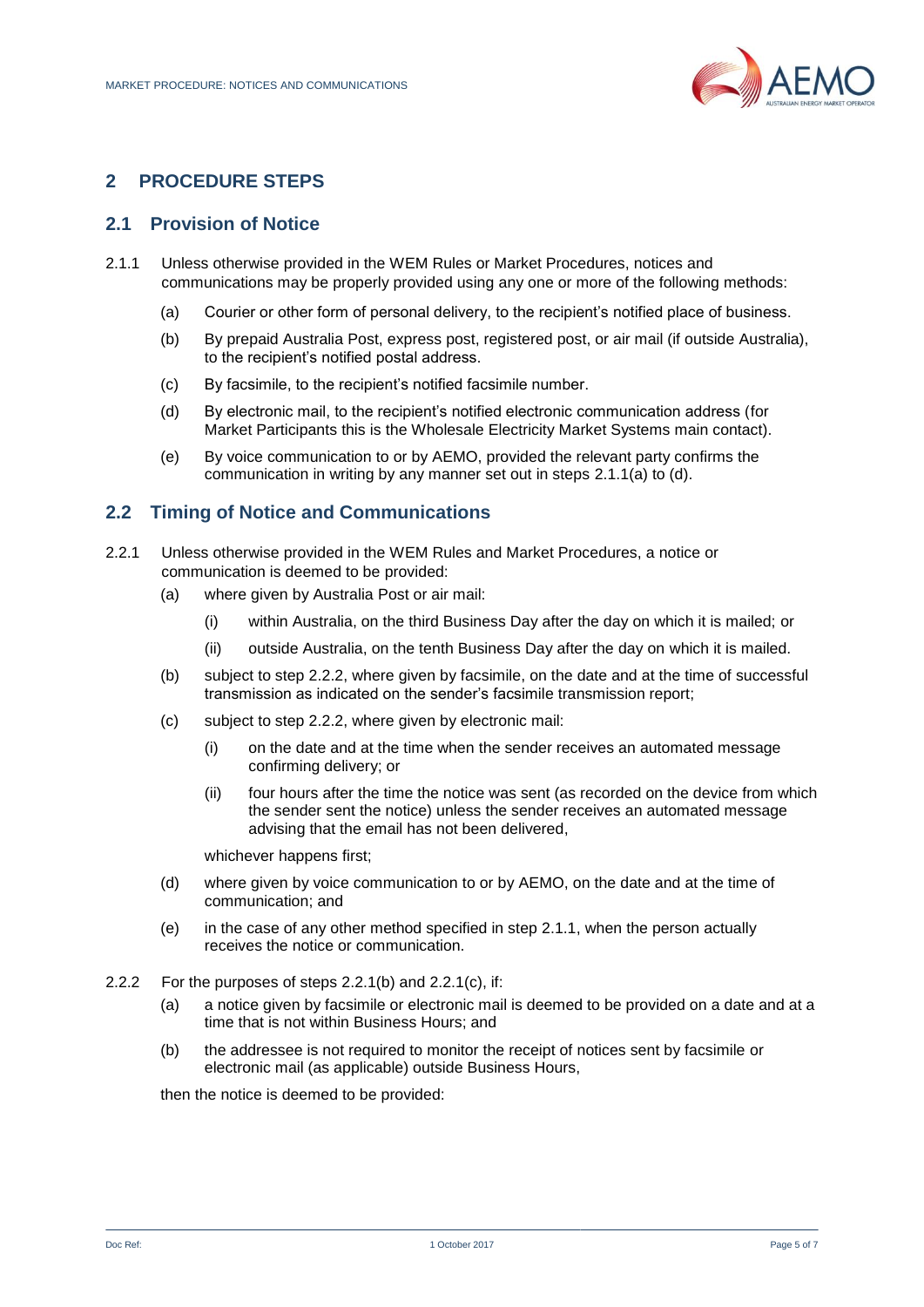

- (c) for a notice that (under step  $2.2.1(b)$  and  $2.2.1(c)$  as applicable) would otherwise be deemed to be provided between 5:00 PM and 11.59 PM on a Business Day - at 8:00 AM on the next Business Day; and
- (d) for a notice that (under step  $2.2.1(b)$  and  $2.2.1(c)$  as applicable) would otherwise be deemed to be provided between 12.00 AM and 8:00 AM on a Business Day – at 8:00 AM on that Business Day; and
- (e) for a notice that (under step  $2.2.1(b)$  and  $2.2.1(c)$  as applicable) would otherwise be deemed to be provided on a day that is not a Business Day – at 8:00 AM on the next Business Day.

### <span id="page-5-1"></span> $2.2.3$  If:

- (a) a notice is given by electronic mail under the WEM Rules; and
- (b) either of the following applies:
	- (i) the notice requires, or is likely to require, the recipient to take action (including acknowledging receipt of the notice) within a limited period of time after receiving the notice; or
	- (ii) having regard to the subject matter of the notice, a reasonable and prudent sender would use reasonable endeavours to ensure that the notice is received by the intended recipient,

then the sender must use reasonable endeavours to ensure the timely delivery of the notice.

- 2.2.4 The "reasonable endeavours" in step [2.2.3](#page-5-1) may require the sender to do one or more of the following:
	- (a) request a delivery receipt for the notice;
	- (b) include a request for confirmation of receipt in the notice; or
	- (c) request confirmation of receipt using a different method of communication.

#### <span id="page-5-0"></span>**2.3 Contact Details**

2.3.1 The contact details for AEMO are:

| (a) | Mailing address:     |                                                     | PO Box 7096                  |
|-----|----------------------|-----------------------------------------------------|------------------------------|
|     |                      |                                                     | <b>CLOISTERS SQUARE</b>      |
|     |                      |                                                     | PERTH WA 6850                |
| (b) | Telephone Number:    |                                                     | $+61(0)894699800$            |
| (c) | Facsimile:           |                                                     | $+61(0)894699801$            |
| (d) | Email (as relevant): |                                                     |                              |
|     | (i)                  | For general enquiries:                              | wa@aemo.com.au               |
|     | (ii)                 | For Rule/Procedure Change enquiries: wa@aemo.com.au |                              |
|     | (iii)                | For System Capacity enquiries:                      | wa.capacity@aemo.com.au      |
|     | (iv)                 | For Market Operation enquiries:                     | wa.operations@aemo.com.au    |
|     | (v)                  | For System Management enquiries:                    | wa.sm.operations@aemo.com.au |